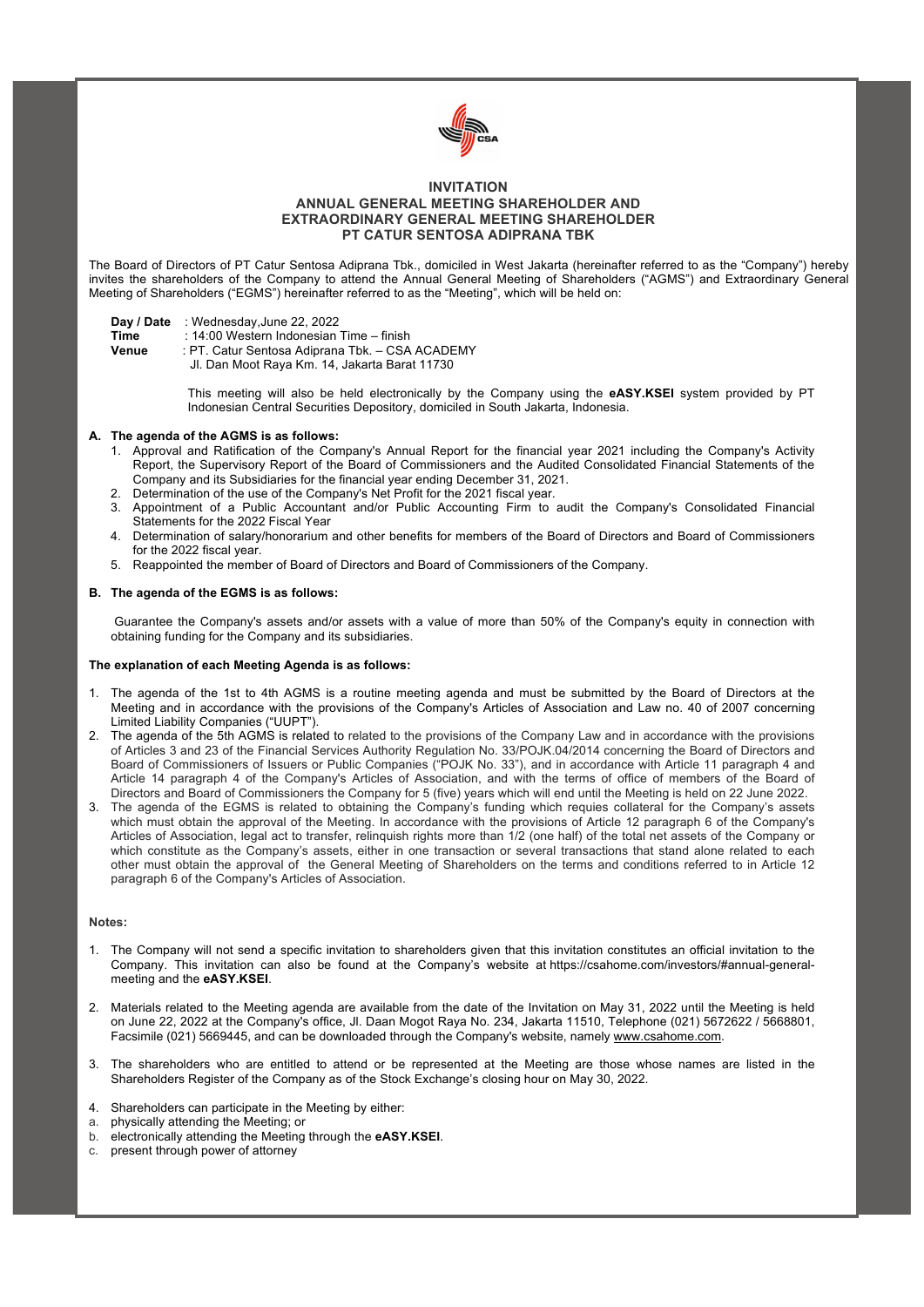- 5. The Company urges the Shareholders who are entitled to attend the Meeting whose shares are included in the collective custody of KSEI, to grant power of attorney to the Company's Securities Administration Bureau, namely PT Datindo Entrycom through the KSEI Electronic General Meeting System (eASY.KSEI) facility at https: //access.ksei.co.id/ provided by KSEI as an electronic authorization mechanism in the process of holding the Meeting.
- 6. Apart from granting power of attorney electronically through the eASY.KSEI mechanism above, Shareholders who are entitled to attend the Meeting can also grant power of attorney conventionally. The power of attorney form can be downloaded on the Company's website www.csahome.com or at the Securities Administration Bureau appointed by the Company, namely PT Datindo Entrycom, Jl. Hayam Wuruk No. 28 Jakarta 10120, Telephone (021) 3508077, Facsimile (021) 3508078. All completed Power of Attorneys must be received by the Company no later than June 17, 2022 through the Securities Administration Bureau of PT Datindo Enrtycom until 16.00 WIB.
- 7. Shareholders who are not present at the Meeting may be represented by their proxies, provided that members of the Board of Directors, members of the Board of Commissioners and employees of the Company can act as proxies for the Shareholders of the Company at the Meeting, but the votes they cast are not counted in the voting.
- 8. Shareholders or their proxies who physically attend the Meeting are required to fill out the attendance register and submit a photocopy of their Identity Card ("KTP") or other identification to the Meeting Officer before entering the Meeting Room. Shareholders in the form of legal entities are required to bring a copy (photocopy) of the Articles of Association and its amendments, including the latest management composition.
- 9. Shareholders who can attend in person electronically as mentioned in point 4 letter b are local individual shareholders whose shares are kept in the collective custody of KSEI.
- 10. To use the eASY.KSEI application, shareholders can access the application through the AKSes facility (https://access.ksei.co.id/).
- 11. Before determining participation in the Meeting, shareholders must read the provisions conveyed through this Invitation as well as other provisions related to the implementation of the Meeting based on the authority determined by each Company. Other provisions can be seen in the attachment of the document on the 'Meeting Info' feature on the eASY.KSEI application and/or the invitation to the Meeting found on the Company's website. The Company has the right to determine other requirements in connection with the participation of shareholders or their proxies who will be physically present at the Meeting.
- 12. Shareholders who will exercise their voting rights through the eASY.KSEI application, can inform their presence or appoint their proxies, and/or submit their vote in the eASY.KSEI application.
- 13. The deadline for submitting an electronic presence declaration or electronic power of attorney (e-proxy) and voting electronically in the eASY.KSEI application is no later than June 21, 2022 at 12.00 WIB.
- 14. Shareholders who will attend or provide power of attorney electronically to the Meeting through the eASY.KSEI application must pay attention to the following:

## **a. Registration Process**

- i. Local individual type shareholders who have not provided a declaration of presence or power of attorney in the eASY.KSEI application by the time limit in point 13 and wish to attend the Meeting electronically are required to register attendance in the eASY.KSEI application on the date of the Meeting until the electronic registration period for the Meeting closed by the Company.
- ii. Local individual type shareholders who have given a declaration of attendance but have not cast a minimum vote for 1 (one) Meeting agenda in the eASY.KSEI application until the deadline in point 13 and wish to attend the Meeting electronically are required to register attendance in the eASY application. KSEI on the date of the Meeting until the registration period of the Meeting is electronically closed by the Company.
- iii. Shareholders who have given power of attorney to the proxies provided by the Company (Independent Representative) or Individual Representatives but the shareholders have not cast a minimum vote for 1 (one) Meeting agenda in the eASY.KSEI application until the deadline in item 13, the recipient the proxy representing the shareholders must register attendance in the eASY.KSEI application on the date of the Meeting until the electronic registration period for the Meeting is closed by the Company.
- iv. Shareholders who have given power of attorney to the participant/Intermediary proxy (Custodian Bank or Securities Company) and have cast their vote in the eASY.KSEI application until the time limit in point 13, then the representative of the proxy who has been registered in the eASY.KSEI application is obliged to attendance registration in the eASY.KSEI application on the date of the Meeting until the registration period of the Meeting is electronically closed by the Company.
- v. Shareholders who have submitted their attendance declaration or authorized a Company-appointed Independent Representative or Individual Representative and have provided their votes for a minimum of 1 (one) of the Meeting agendas through the eASY.KSEI before the deadline mentioned on item 9 do not need to electronically register their attendance through the eASY.KSEI on the Meeting's date. Shares' ownership will be automatically calculated as an attendance quorum and submitted votes will be automatically counted during the Meeting's voting process.
- vi. Lateness or electronic registration failures, as mentioned in points number i iv, for whatever reason that cause shareholders or their representatives to not be able to electronically attend the Meeting, will prevent their shares from being counted as a quorum for the Meeting.

#### **b. Electronic Statements or Opinions Submission Process**

Shareholders or proxies have 2 (two) opportunities to submit questions and/or opinions at each discussion session per meeting agenda. Questions and/or opinions per meeting agenda can be submitted in writing by the shareholders or proxies by using the chat feature in the 'Electronic Opinions' column available on the E-Meeting Hall screen in the eASY.KSEI application. Giving questions and/or opinions can be done as long as the status of the Meeting in the 'General Meeting Flow Text' column is "Discussion started for agenda item no. [ ]".